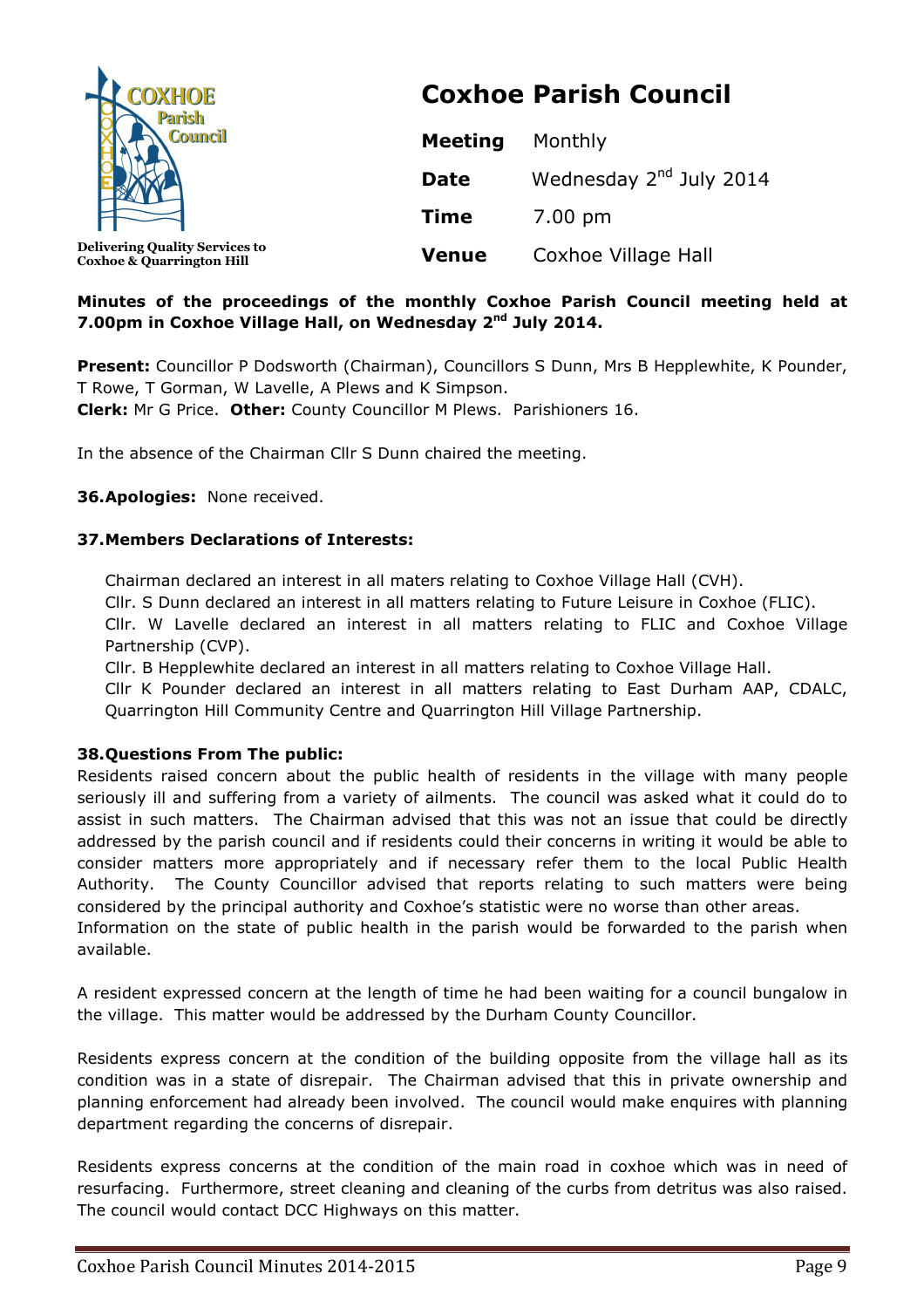Residents expressed concerns at the Cornforth Lane Turning Circle suggesting that this road should be blocked off to stop through traffic from abusing this route. Members advised that this matter was to be raised at the PACT meeting. The Chairman requested information to be forwarded to the parish council from the PACT meeting on this matter.

## **39.Police and Neighbourhood Wardens Report.**

A written report was provide from the police for the period  $2^{nd}$  June to  $1^{st}$  July which advised of the considerable focus in respect of the influx of Irish Travelers. The Police had worked with Durham County Council to try to alleviate the situation and extra resources were brought in to provide necessary attention and reassurance for residents and staff at the Sports Centre.

Residents expressed several concerns regarding horse traps in the street ignoring traffic laws and causing a nuisance and danger to motorists. Despite calls to the police there was little response. The Chairman advised that these matters would be forwarded to the police with copy of resident's letter.

The Chairman further advised that residents should call 101 and report all issues to the police as more calls received will move the issue up the priority ranking. The parish council would also contact the local police advising of the issues raised.

## **40.Minutes of the meeting held on the 4th June 2014.**

It was **resolved** that the minutes provided a true record and accurate record of the meeting and were signed by the Chairman.

### **41.Travellers Issues.**

Many residents had attended the meeting to express their concerns at the disruption, nuisance and dangerous activity caused by owners of horse and traps who were misusing public highways. The Chairman again advised that residents should contact the police via the 101 number and report such incidents. These matters would also be forwarded to the local police by the parish.

Residents were concerned at the recent development proposal from Durham County Council to provide a Travellers Site at the old Colliery Pit Bath's at Kelloe. This matter was discussed at a public meeting in Kelloe and raised many concerns. Kelloe parish council would be seeking support from neighbouring parishes on this matter. The Chairman advised that the parish would make contact with neighbouring parishes on this proposal to provide support.

The parish would also seek information from Durham County Council on this proposed Traveller site.

Residents expressed concern at the Travellers who gained access to the fields by the Sports Centre via Landsdowne Road. It was apparent that the security post was not in place or was inadequate in preventing such access. The Durham County Councillor would liaise with grounds staff on this matter.

Resident also expressed concerns at the condition the field was left in after their departure and the cost of the clean-up. Residents advised that the police did everything they were asked to do regarding their presence and perhaps through their presence this may have caused them to move off.

A meeting on the issue of Travellers is being held on the  $15<sup>th</sup>$  July with Durham County Council, Police and residents. The venue is thought to be Kelloe Workingmen's Club.

Cllr P Dodsworth having entered the meeting late took over as Chairman.

### **42.Churchyard, Footway and Dog Fouling Complaints.**

Many residents had raised issue with upkeep of the grounds around the village. It was apparent that the growth of hedges, grass, weeds/nettles in public spaces was an eyesore and obstructing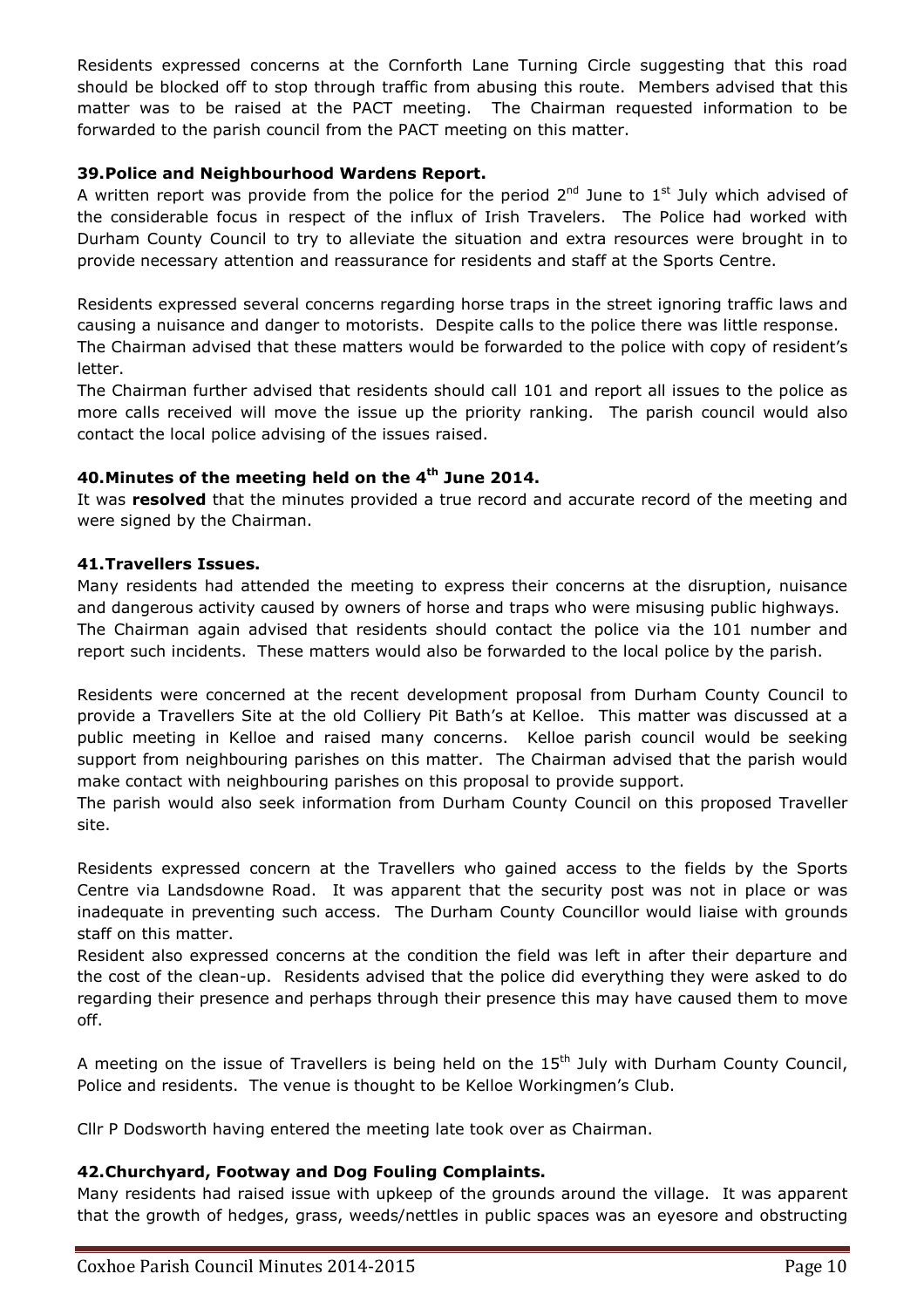public footpaths. Members advised that walkabouts with Durham County Council were undertaken months ago concerning footpaths to Coxhoe and Kelloe from Quarrington Hill and only part of the works were undertaken. Road signage was also overgrown and in places site lines at junctions were being obscured.

Members advised residents that matters concerning highways should be reported via the Highways Action Line (HAL) as this logs reports and creates a response inspection.

## **43.Asset Transfer and Partnership Working Meeting with Durham County Council.**

Members advised that a meeting was scheduled for 10am,  $7<sup>th</sup>$  July at Quarrington Hill Community Centre to discuss several areas of land in the parish. Members and the Clerk would attend.

## **44.Community Reports.**

- **I. Quarrington Hill Village Partnership** (no report provided**).**
- **II. Coxhoe Community Partnership** (a report was circulated with the agenda). It was **resolved** to accept the report.
- **III. Coxhoe Village Hall**  Representatives provided a brief update to the council. It was **resolved** to accept the report.
- **IV. Active Life Centre Coxhoe.**  Representatives advised that grant funding for further lighting replacements was decline and further efforts continue. Solar panels on the roof are still being investigated. The Centre had suffered disruption to service during the Travellers presence. It was **resolved** to accept the report.
- **V. Young People including Coxhoe Youth Room** (a report was circulated with the agenda).

It was **resolved** to accept the report.

### **45.Correspondence for Information and Action.**

- **i.** The Clerk advised of the reply received from the Post Office recognizing the previous concerns raised by the parish and did not offer any solutions to the way in which the new post office would operate.
- **ii.** The Clerk advised of the LCR Summer edition 2014 which was received.

### **46.Durham County Councilor Update.**

Cllr Plews advised of the recent AAP Budgetary Engagement Exercise that was undertaken to determine budget needs.

The combined authority project for Principal Authorities in the North East is progressing.

The Hitachi factory is progressing well.

More Arts and Cultural Festivals are planned in the county with the Cycle race again being a success.

Business rates are being reduced for small business.

The Bedroom Tax is a cause for concern in the authority and therefore additional finance is being allocated to this.

An additional £1M is also set aside for those in need facing welfare cuts (especially aimed at those most vulnerable).

The Cabinet has met with MP's and representatives from the House of Lords regarding the budget cuts with a further  $£110M$  anticipated in the years ahead. Such cuts will have an impact on council services.

£500K is being set aside to create an employability scheme to encourage young people into the working environment.

An extra £10k will be allocated to each AAP area to support the vulnerable.

### **47.Planning Applications.**

The Clerk was not aware of any considerable planning matters. However, with the email system being down there could be some in the system.

# **48.Quarrington Hill Ward Councillor Vacancy.**

Coxhoe Parish Council Minutes 2014-2015